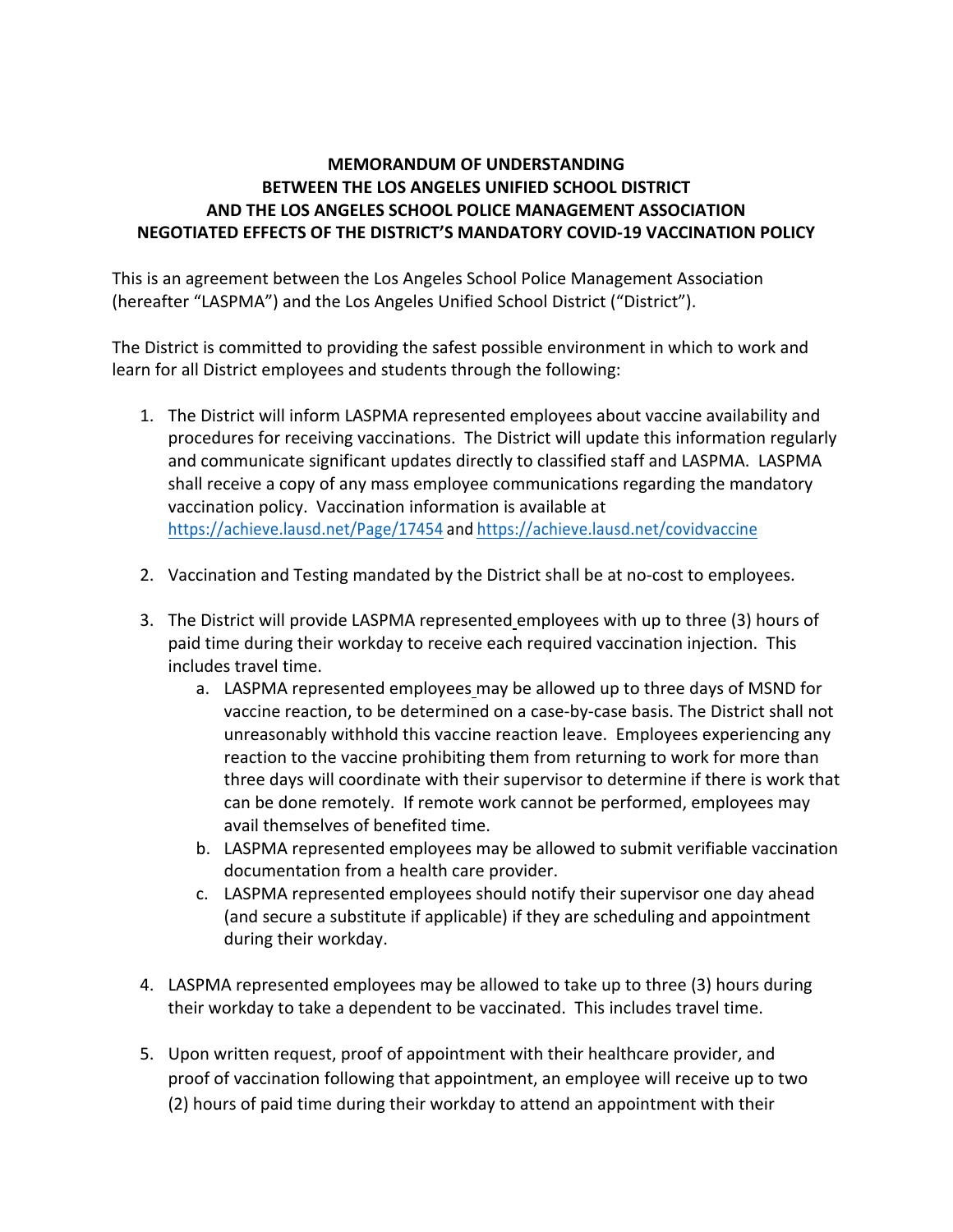healthcare provider to discuss the COVID-19 vaccine. This is to further encourage vaccination and in recognition that healthcare providers/family doctors are a trusted source for information on vaccination. Employees shall notify their supervisor at least two (2) working days before their appointment if their appointment if they are scheduling an appointment during their workday. Supervisors may, at their discretion, allow employees to attend appointments with less than two (2) working days' notice. This leave shall be retroactive to August 13, 2021, the date that the District announced its vaccine requirement.

- 6. LASPMA represented employees who are on leaves approved prior to the signing of this agreement, shall not have their leaves cancelled or interrupted due to vaccination status.
- 7. LASPMA and the District shall both encourage employees to get vaccinated. The District shall continue to provide a way for employees to ask questions or express concerns and receive factual, supportive responses in an effort to encourage vaccination. The District shall continue to provide multiple forms of outreach for employees, to encourage vaccination and provide a way for employees, to receive factual, supportive resources to their concerns about vaccination.
- 8. The District will notify LASPMA and its represented employees if the vaccine mandate is no longer in effect.
- 9. The District and LAPSMA shall conduct additional negotiations if the administration of the vaccine mandate changes any LASPMA represented employees job duties.
- 10. If the District deploys any LASPMA represented employees from non-school sites to school sites to cover vacancies caused by its vaccine mandate the following requirements shall apply to said deployment:
	- a. The District shall meet and negotiate with LASPMA if the deployment will last longer than five (5) working days.
	- b. The District shall comply with the Education Code and Personnel Commission Rules regarding out of class work and assignments.
- 11. All other terms and conditions of the Parties Collective Bargaining Agreement remain in full force and effect including but not limited to Article V.
- 12. This non-precedent setting Sideletter shall be effective upon signing and ratification by LASPMA membership and adoption by the LAUSD Board of Education and shall be implemented according to the terms above. This Sideletter shall expire on June 30, 2022.